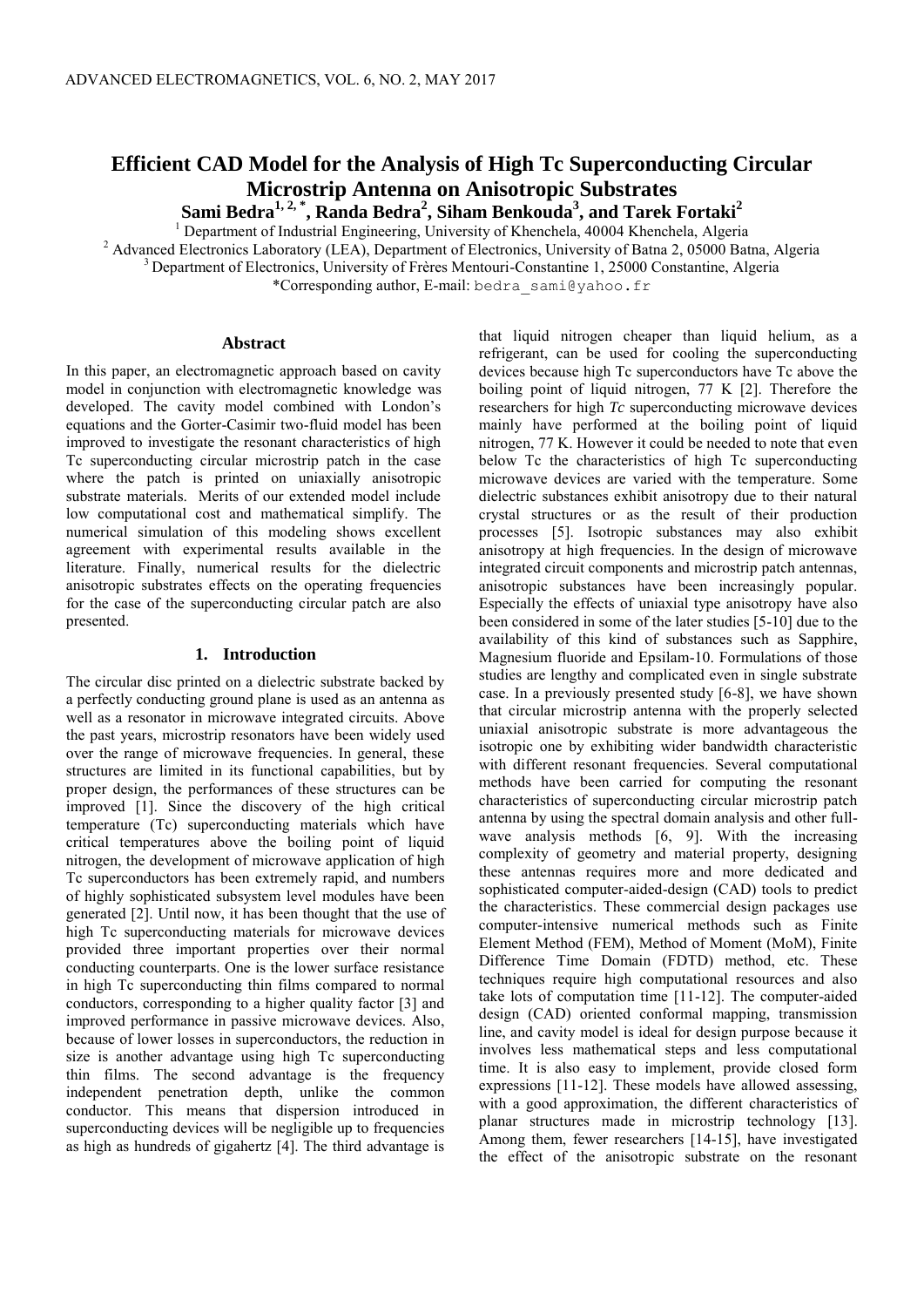characteristics of conventional conducting microstrip antennas. However, they have not studied thoroughly the effect of the superconducting patch on the resonant features of the antenna printed on uniaxially anisotropic substrates.

In this paper, we modify the cavity method for the analysis of circular disc microstrip antenna, in such a way that the method can treat the case of high *Tc* superconducting circular disc as well as the anisotropic substrate. The main advantage of this approach lies in its mathematical simplicity and low computation cost which is faster than the numerical methods and commercially available softwares.

# **2. Antenna design**

The patch is assumed to be located on a grounded dielectric slab of infinite extent, and the ground plane is assumed to be a perfect electric conductor. The superconducting circular disc patch with radius *a* is embedded in a single uniaxially anisotropic substrate ( $\varepsilon_x$ ,  $\varepsilon_z$ ), which has a uniform thickness of *h* (Figure 1).

## **2.1. Resonant Frequency**

The resonant frequency of the circular patch can be found analytically from the dimensions of the cavity comprised of the disk and ground plane using the cavity model. The discussion below follows the work of [16]. Assuming the cavity to be free of current sources, the Helmholtz equation is  $\nabla^2 E + k_{nm}^2^2 = 0$ , where  $k_{nm}$  is the propagation constant,  $k_{nm} = 2\pi f_{nm}(\mu \varepsilon)^{1/2}$ . Applying the boundary condition of the perfect magnetic wall, the electric field is found to be

$$
E_z = E_0 J_n(k_{nm} r) \cos n\phi \tag{1}
$$

In this equation,  $J_n$  is Bessel functions of order *n*. By the assumptions of the cavity model, the remaining components of the electric field,  $E_r$  and  $E_\phi$  are assumed to be zero. The H-fields can be found by a simple application of Maxwell's curl equation and integration over time,

$$
\overline{H} = \frac{j}{\mu \omega} \nabla \times \overline{E}
$$
 (2)

So that

$$
H_r = \frac{j}{\mu \omega r} \frac{\partial E_z}{\partial \phi} = -\frac{j n}{\mu \omega r} E_0 J_n(k_{nm} r) \sin n\phi \qquad (3\text{-a})
$$

and

$$
H_{\phi} = -\frac{j}{\mu \omega} \frac{\partial E_z}{\partial r} = -\frac{j k_{nm}}{\mu \omega} E_0 J_n(k r) \cos n\phi \tag{3-b}
$$

At the boundary of the disk the radial component of the

surface current,

 $K = \hat{n} \times H$ (4)

Must go to zero, which implies

$$
J'_n(k_{nm}a) = 0 \tag{5}
$$



Figure 1: Geometrical structure of a high *Tc*  superconducting circular disc microstrip antenna.

This is the condition for resonance. The integer *m* represents the *m*th zero of Eqn. (5). Thus, the resonant frequency is then given by

$$
f_{mn} = \frac{X_{nm}}{2\pi a \sqrt{\varepsilon_r}}\tag{6}
$$

Where  $\varepsilon_r$  is the permittivity of the dielectric inside the cavity and  $X_{nm}$  are the roots of  $J'_n(x) = 0$  For a patch antenna, *a* is the radius of the patch and  $\varepsilon_r$  is the permittivity of the substrate. The first root of this equation corresponds to the lowest order mode  $(TM_{11})$  and is  $X_{11}$ =1.8412.

This expression predicts frequencies substantially higher than measured frequencies because the model does not account for the fringing fields. Several expressions for a modified, "effective" radius have been proposed to account for the fringing fields. The most common expression is the one given by [17-18],

$$
a_e = \left[1 + \frac{2h}{\pi a \,\varepsilon_r} \left(\ln \frac{\pi a}{2h} + 1.7726\right)\right]^{1/2}
$$
 (7-a)

The following patch radius expression can also be obtained from the static fringe capacitance given in [17],

$$
a_e = a \left[ 1 + \frac{2h}{\pi a \varepsilon_r} \left( \frac{\ln \frac{a}{2h} + (1.41\varepsilon_r + 1.77)}{h} \right) \right]^{1/2}
$$
 (7-b)

Using electromagnetic knowledge, the thickness h and the relative permittivities  $\varepsilon_x$  and  $\varepsilon_z$  of the uniaxially anisotropic substrate are replaced by effective parameters using the following equations [10],

$$
\varepsilon_{re} = \varepsilon_z \tag{8-a}
$$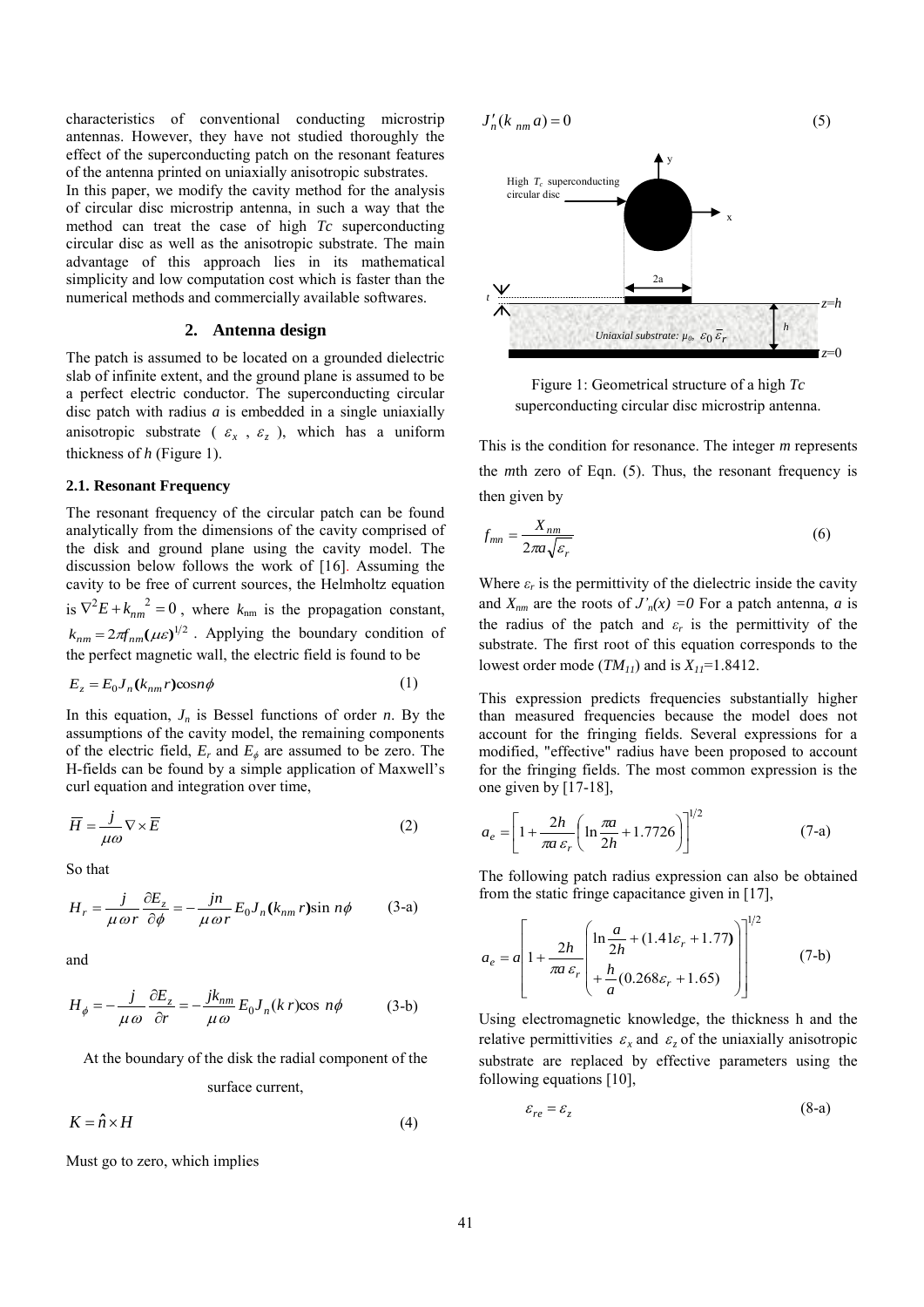$$
h_e = h \sqrt{\frac{\varepsilon_x}{\varepsilon_z}} \tag{8-b}
$$

#### **2.2. HTS Antenna's Resonant Frequency**

The abrupt change in the high temperature superconducting (HTS) antenna's resonant frequency at temperatures near *T,*  can be attributed to a modification of the magnetic penetration depth of the YBCO (YBa2Cu3O7). To model the resonant frequency of the HTS antenna, it is necessary to consider the effective dielectric constant, *εr,eff*, given by [19]

$$
\varepsilon_{r, \text{eff}} = \varepsilon_{re} \left[ 1 + \frac{\lambda_f}{h} \coth\left(\frac{t}{\lambda_f}\right) \right] \tag{9}
$$

For an HTS film with thickness *t* and the permittivity equivalent *εre*. For a homogeneous superconductor, the temperature dependence of the magnetic penetration depth *λf* , can be modeled by the *Gorter-Casimir* two-fluid model as [19]

$$
\lambda_f = \lambda_{f0} \left[ 1 - \left(\frac{T}{T_c}\right)^4 \right]^{-1/2} \tag{10}
$$

Where  $T$  is the temperature and  $T_c$  is the transition temperature of the superconductor film.

## **3. Numerical Results and Discussion**

This section describes improvements and simulations performed on the cavity model, for superconducting circular microstrip antenna printed on uniaxially anisotropic substrates.

Firstly, to confirm the computation accuracy of the method described in the previous section, Table 1 shows the calculated resonant frequencies for different values of patch radius (a) printed on the isotropic substrate. These results are compared with theoretical and experimental data, which have been recently suggested in [20-21]. Note that the agreement between our computed results and the experimental results is excellent.

Table 1: Theoretical and experimental values of the resonant frequency for the fundamental mode of circular microstrip antennas on the isotropic substrate for conducting patch,

*h*=0.787*mm*, *ɛr*= 2.2.

| A/h    | Measured (GHz) | Computed(GHz) |         |
|--------|----------------|---------------|---------|
|        | [20]           |               | Present |
| 36.213 | 2 0 2 3        | 2042          | 2017    |
| 26.683 | 2.723          | 2.75          | 2.713   |
| 50.825 | -446           | 1 462         | -448    |

We now study the effect of anisotropy on the substrate, on the resonant frequency of perfect conducting circular microstrip patch antenna.

Figure 2 depicts the variation of the dominant mode of the resonant frequency with the change of perfect conducting patch radius (*a*). The antenna parameters for this study are  $h = 1.27$  mm. The computed resonant frequency in Verma [14] for various anisotropic substrates is also shown to agree very well with the values computed using cavity model (6- 9). The results of this comparison indicate that the present

model shows excellent agreements with those of Verma [14]

for all values of patch radius. The circular microstrip antenna using high *Tc* superconducting thin film (YBa2Cu3O7) fabricated on LaAlO<sub>3</sub> substrate  $(\varepsilon_r = 23.81)$  of thickness  $(h = 254 \mu m)$ and having a radius  $(a = 610 \mu m)$  of thickness  $(t = 330nm)$ , with penetration depth  $(\lambda_0 = 1400nm)$ . The analysis is carried over the temperature range 20 K to 0.95 *Tc*, where *Tc* is the transition temperature (*Tc*=84.5 K) of the HTS film. Note that, the variation of the permittivity of the lanthanum aluminate substrate with the change of the temperature, as indicated by the experiment of Richard et al. [22], is taken into account in the present subsection. Results of our modified cavity model show better agreement with the experimental data (see figure 3), the error in the resonant frequency (less than 3%) is well within the tolerances of the substrate's material parameters. The difference between the measured and modeled resonant frequencies of the antennas is attributable to variations in the dielectric height between samples and also to the fabrication process; overreaching of the HTS antenna caused its radius to be  $600 \mu m$  instead of the desired  $610 \mu m$  [22].



 Figure 2: Resonant frequency of the dominant mode  $(TM<sup>11</sup>)$  versus the patch radius (a), for two different anisotropic substrates materials.

The resonant frequencies of superconducting circular microstrip antenna as a function of Operating temperature for several anisotropic substrates is shown in Figure 4. The circular superconducting film of radius  $a = 1700 \mu m$  is of YBCO (YBa2Cu3O7) material characterized by:  $\lambda 0 = 120$  nm,  $Tc = 84.5$  K,  $t = 250$  nm, printed on different anisotropic substrates of thickness  $h = 200 \mu m$ . From the results of figure 4, it can be observed that increasing the temperature will decrease the resonant frequency. This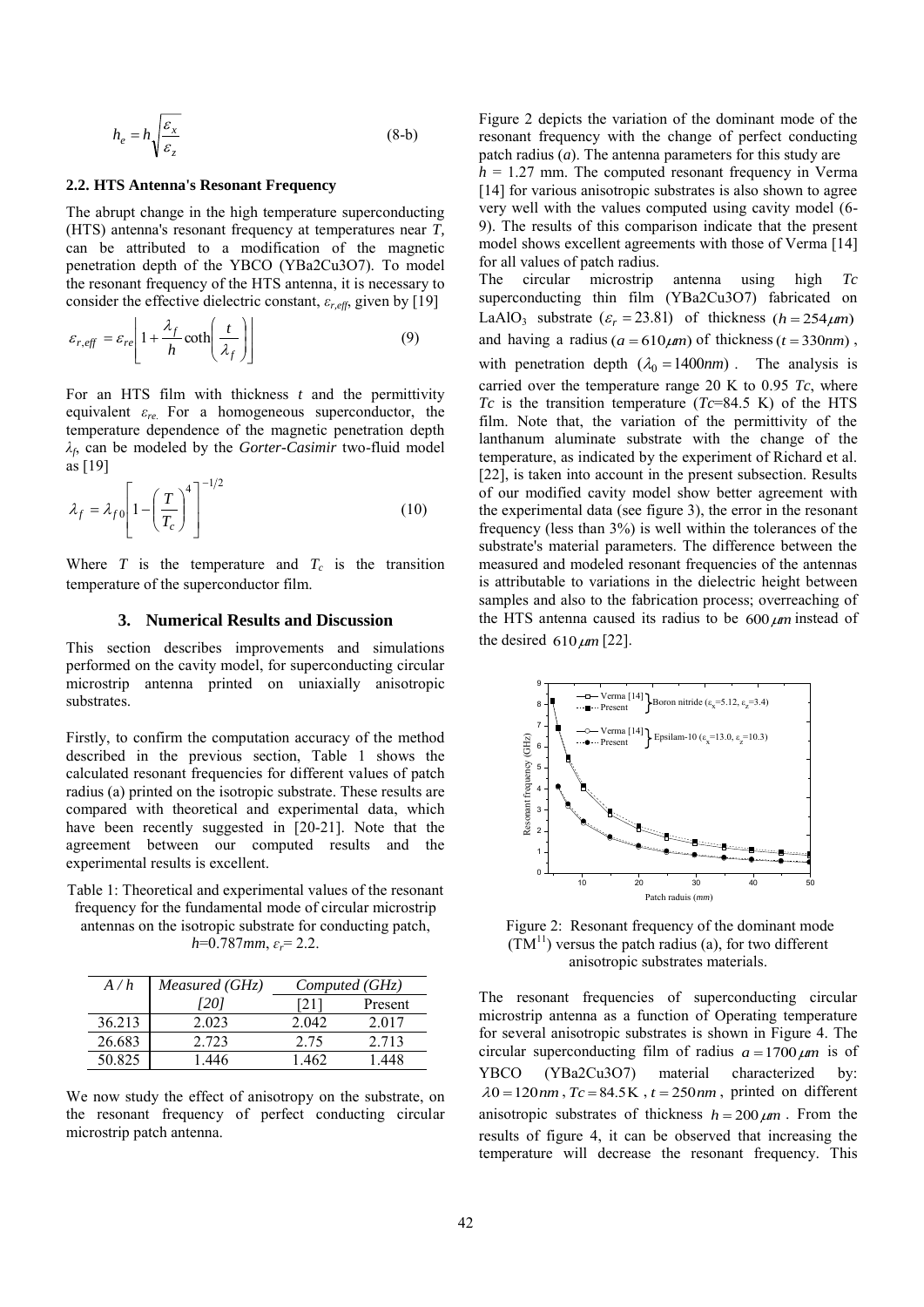reduction is significant for temperatures near the transition temperature *Tc*. The effects of operating temperature, on the resonant frequency of a high-temperature superconducting circular patch printed on a different anisotropic substrate, excited in the  $TM<sup>11</sup>$  mode, is shown in Figures 4. The variations of the resonant frequency are due to the uniaxial anisotropy substrate decrease gradually with the increase in the temperature.

This reduction becomes more significant for the values of temperature close to the critical temperature (*Tc*). These behaviors agree very well with those reported elsewhere in [7]. Note that the abrupt change in the resonant frequency at temperatures near Tc can be attributed to a modification of the magnetic penetration depth of the YBCO [23]. It also observed that the resonant frequencies obtained when the superconducting patch is printed on PTFE are higher than those obtained when the superconducting patch is printed on the Boron nitride or Quartz because the effective relative permittivity of the PTFE is lower than the one of both anisotropic materials Boron nitride and Quartz.



 Figure 3: Resonant frequency for a circular microstrip superconducting patch antenna as a function of the operating temperature;  $\varepsilon_r = 23.81$ ,  $h = 254 \mu m$ ,  $a = 610 \mu m$ ,  $t = 330nm$ ,  $\lambda_0 = 140nm$ ,  $T_c = 84.5K$ .



Figure 4: Resonant frequency versus operating temperature of superconducting circular microstrip patch, for three anisotropic substrates.

Figure5, show the influence of the operating temperature on the effective dielectric constant of superconducting circular microstrip patch, for three anisotropic substrates: Boron nitride ( $\varepsilon_x = 5.12$ ,  $\varepsilon_z = 3.4$ ), Quartz ( $\varepsilon_x = 4.44$ ,  $\varepsilon_z = 4.60$ ), and PTFE  $(\varepsilon_x = 2.88, \varepsilon_z = 2.43)$  *x* The circular superconducting patch of the radius  $a = 1700 \mu m$  is of YBCO (YBa<sub>2</sub>Cu<sub>3</sub>O<sub>7</sub>) material characterized by:  $\lambda_0 = 120 \text{ nm}$ ,  $Tc = 84.5 \text{ K}$ ,  $t = 250 \text{ nm}$ , printed on different anisotropic substrates of thickness  $h = 200 \mu m$ . The effective permittivity of the substrate increases slowly with increasing operating temperature, while that of HTS patch is almost constant for temperature below *Tc*. The effective permittivity begins to growth and eventually become high near *Tc* because near *Tc*, the HTS materials start behaving like the common metals. Thus it can be concluded that the effect of uniaxial electric anisotropy on the resonant frequency of an HTS microstrip patch antenna cannot be ignored and must be taken into account in the design stage.







 Figure 6: Resonant frequency versus thickness of superconducting patch, for three anisotropic substrates.

Figures 6 illustrate the variation of the resonant frequency versus the thickness of HTS circular microstrip patch using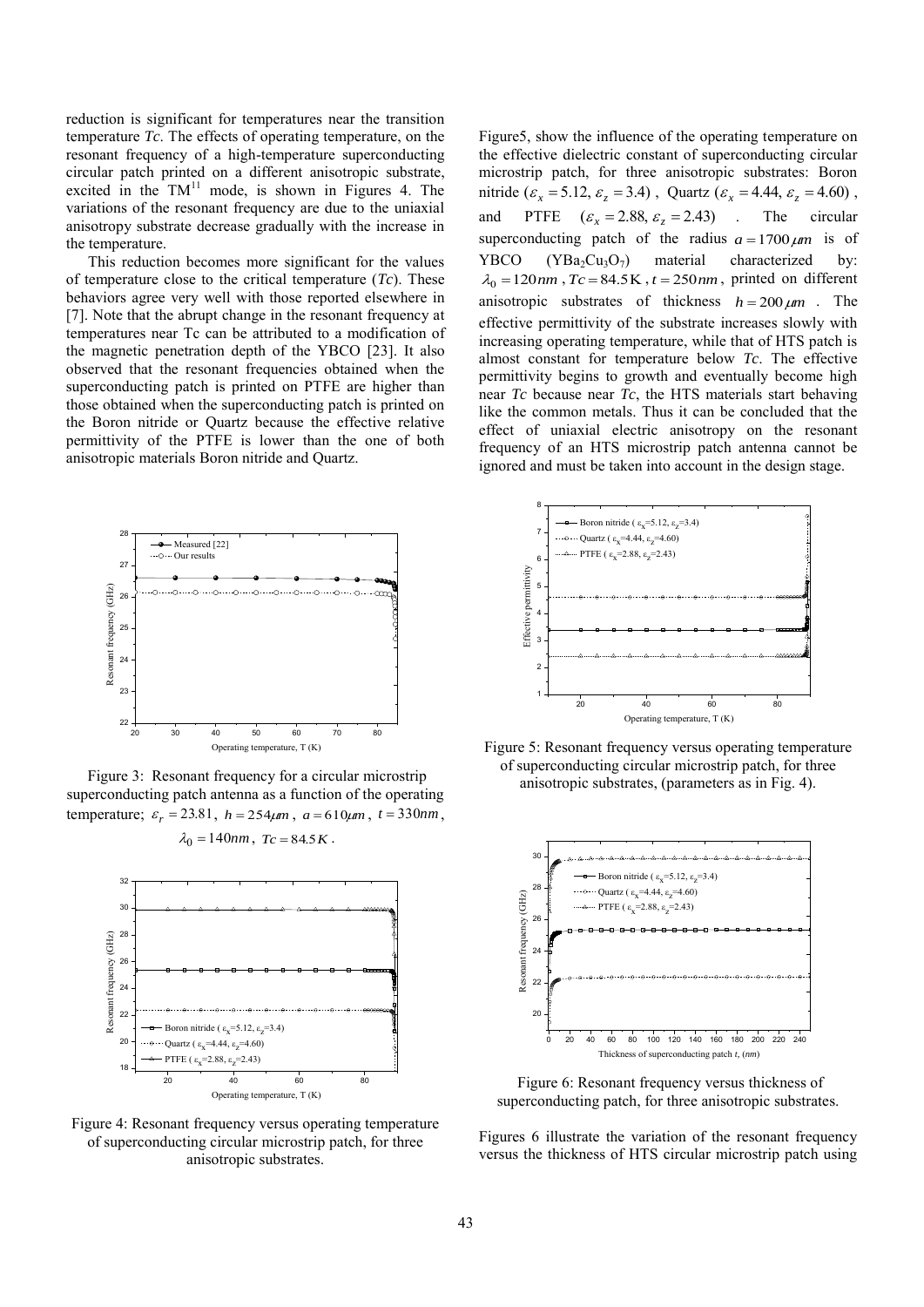the same anisotropic substrates using in figure  $5 (T = 77K)$ . It can be seen that as the thickness of superconductor patch grows, the resonant frequency increases quickly until the thickness *t* reaches  $\lambda_0$  (penetration depth). After this value, increasing the superconducting thickness will increase slowly the resonance frequency.

## **4. Conclusion**

An efficient model based on cavity model in conjunction with electromagnetic knowledge has been described for computation of resonant frequencies of an HTS circular microstrip patch antenna on anisotropic substrates. The resonant frequencies calculated by using the present technique have been compared with those previously measured and available in the various literature, and excellent consistency has been found. It is shown that the effect of high Tc superconducting film becomes more significant for the values of temperature close to the critical temperature. Also, it is shown that uniaxially anisotropic substrate affects the resonant characteristics of the superconducting microstrip antenna and consequently they must be taken into account in the design stage. Our proposed model can be extended to a circular microstrip patch in an anisotropic ferrite multilayer environment. This model, however, gives a quite good approximation of the superconducting antenna's behavior and leads to a very short calculation time for the analysis.

#### **References**

- [1] T. Fortaki, L. Djouane, F. Chebara, and A. Benghalia, "On the dual-frequency behavior of stacked microstrip patches," *IEEE Antennas and Wireless Propagation Letters,* vol. 7, pp. 310-313, 2008.
- [2] D.-C. Chung, "Perfect impedance matching point of high-T c superconducting microstrip antennas," *Physica C: Superconductivity,* vol. 354, pp. 95-99, 2001.
- [3] N. Sekiya, A. Kubota, A. Kondo, S. Hirano, A. Saito, and S. Ohshima, "Broadband superconducting microstrip patch antenna using additional gap-coupled resonators," *Physica C: Superconductivity and its applications,* vol. 445, pp. 994-997, 2006.
- [4] F. Chebbara, S. Benkouda, and T. Fortaki, "Fourier transform domain analysis of high T c superconducting rectangular microstrip patch over ground plane with rectangular aperture," *Journal of Infrared, Millimeter, and Terahertz Waves,* vol. 31, pp. 821-832, 2010.
- [5] S. Benkouda, A. Messai, M. Amir, S. Bedra, and T. Fortaki, "Characteristics of a high Tc superconducting rectangular microstrip patch on uniaxially anisotropic substrate," *Physica C: Superconductivity,* vol. 502, pp. 70-75, 2014.
- [6] S. Bedra and T. Fortaki, "Hankel transform domain analysis of covered circular microstrip patch printed on an anisotropic dielectric layer," *Journal of Computational Electronics,* vol. 14, pp. 747-753, 2015.
- [7] R. Bedra, S. Bedra, S. Benkouda, and T. Fortaki, "Efficient Full-Wave Analysis of Resonant Modes of Circular Microstrip Antenna Printed on Isotropic or Uniaxially Anisotropic Substrate," *Wireless Personal Communications,* vol. 81, pp. 239-251, 2015.
- [8] D. Khedrouche, F. Bouttout, T. Fortaki, and A. Benghalia, "Spectral-domain analysis of multilayer cylindrical–rectangular microstrip antennas," *Engineering analysis with boundary elements,* vol. 33, pp. 930-939, 2009.
- [9] F. Benmeddour, C. Dumond, F. Benabdelaziz, and F. Bouttout, "Improving the performances of a high TC superconducting circular microstrip antenna with multilayered configuration and anisotropic dielectrics," *Progress in Electromagnetics Research,* vol. 18, pp. pp 169-183, 2010.
- [10]R. Bedra, S. Bedra, and T. Fortaki, "Analysis of elliptical-disk microstrip patch printed on isotropic or anisotropic substrate materials," *International Journal of Microwave and Wireless Technologies,* vol. 8, pp. 251-255, 2016.
- [11]M. Biswas and A. Mandal, "Experimental and theoretical investigation of resonance and radiation characteristics of superstrate loaded rectangular patch antenna," *Microwave and Optical Technology Letters,*  vol. 57, pp. 791-799, 2015.
- [12]D. M. Pozar, S. Duffy, and N. Herscovici, "A comparison of commercial software packages for microstrip antenna analysis," *Proceedings 2000 IEEE Antenna & Propagation Society International Symposium*, vol. 1, July 16–21, 2000, pp. 152–155.
- [13]A. Verma and Nasimuddin, "Multilayer Cavity Model for Microstrip Rectangular and Circular Patch Antenna," *Electromagnetics,* vol. 24, pp. 193-217, 2004.
- [14] A. Verma, "Analysis of circular microstrip patch antenna as an equivalent rectangular microstrip patch antenna on iso/anisotropic thick substrate," *IEE Proceedings-Microwaves, Antennas and Propagation,*  vol. 150, pp. 223-229, 2003.
- [15]S. Bedra, R. Bedra, S. Benkouda, and T. Fortaki, "Fullwave analysis of anisotropic circular microstrip antenna with air gap layer," *Progress In Electromagnetics Research M,* vol. 34, pp. 143-151, 2014.
- [16]I. J. Bahl and P. Bhartia, *Microstrip antennas*: Artech house, 1980.
- [17]L. Shen, S. Long, M. Allerding, and M. Walton, "Resonant frequency of a circular disc, printed-circuit antenna," *IEEE Transactions on antennas and propagation,* vol. 25, pp. 595-596, 1977.
- [18]W. C. Chew and J. A. Kong, "Effects of fringing fields on the capacitance of circular microstrip disk," *IEEE Transactions on microwave theory and techniques,* vol. 28, pp. 98-104, 1980.